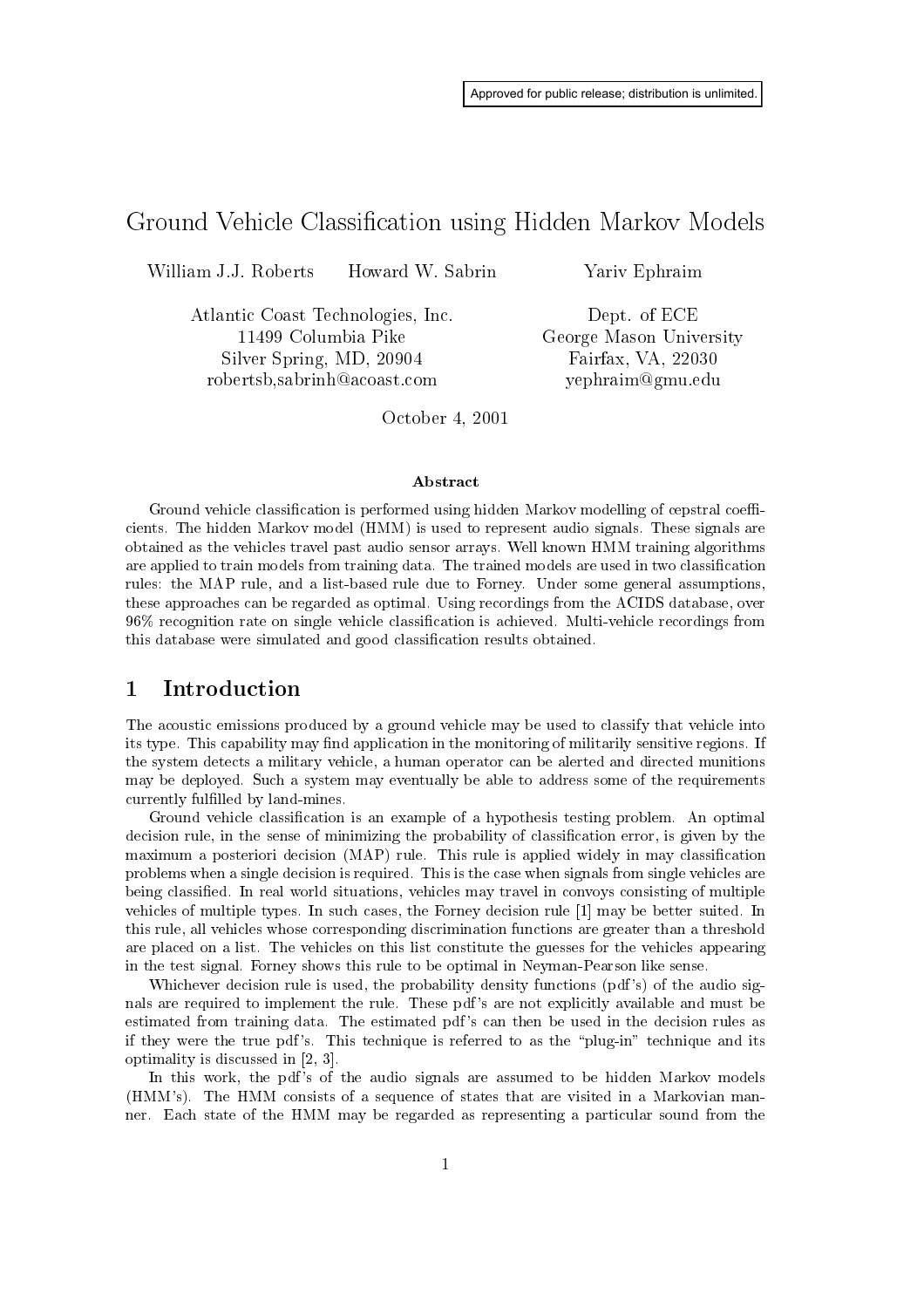| <b>Report Documentation Page</b>                                                                                                                                                                                                                                                                                                                                                                                                                                                                                                                                                                                                                     |                           |                                                    |
|------------------------------------------------------------------------------------------------------------------------------------------------------------------------------------------------------------------------------------------------------------------------------------------------------------------------------------------------------------------------------------------------------------------------------------------------------------------------------------------------------------------------------------------------------------------------------------------------------------------------------------------------------|---------------------------|----------------------------------------------------|
| <b>Report Date</b><br>04 Oct 2001                                                                                                                                                                                                                                                                                                                                                                                                                                                                                                                                                                                                                    | <b>Report Type</b><br>N/A | Dates Covered (from to)                            |
| <b>Title and Subtitle</b>                                                                                                                                                                                                                                                                                                                                                                                                                                                                                                                                                                                                                            |                           | <b>Contract Number</b>                             |
| Ground Vehicle Classification Using Hidden Markov Models<br>Author(s)<br>Performing Organization Name(s) and Address(es)<br>Spring, MD 20904<br><b>Sponsoring/Monitoring Agency Name(s) and Address(es)</b><br>Department of the Army, CECOM RDEC Night Vision &<br>Electronic Sensors Directorate AMSEL-RD-NV-D 10221<br>Burbeck Road Ft. Belvoir, VA 22060-5806<br><b>Distribution/Availability Statement</b><br>Approved for public release, distribution unlimited<br><b>Supplementary Notes</b><br><b>Abstract</b><br><b>Subject Terms</b><br><b>Report Classification</b><br>unclassified<br><b>Classification of Abstract</b><br>unclassified | <b>Grant Number</b>       |                                                    |
|                                                                                                                                                                                                                                                                                                                                                                                                                                                                                                                                                                                                                                                      |                           | <b>Program Element Number</b>                      |
|                                                                                                                                                                                                                                                                                                                                                                                                                                                                                                                                                                                                                                                      |                           | <b>Project Number</b>                              |
|                                                                                                                                                                                                                                                                                                                                                                                                                                                                                                                                                                                                                                                      |                           | <b>Task Number</b>                                 |
|                                                                                                                                                                                                                                                                                                                                                                                                                                                                                                                                                                                                                                                      |                           | <b>Work Unit Number</b>                            |
| Atlantic Coast Technologies, Inc. 11499 Columbia Pike Silver                                                                                                                                                                                                                                                                                                                                                                                                                                                                                                                                                                                         |                           | <b>Performing Organization Report Number</b>       |
|                                                                                                                                                                                                                                                                                                                                                                                                                                                                                                                                                                                                                                                      |                           | Sponsor/Monitor's Acronym(s)                       |
|                                                                                                                                                                                                                                                                                                                                                                                                                                                                                                                                                                                                                                                      |                           | <b>Sponsor/Monitor's Report Number(s)</b>          |
|                                                                                                                                                                                                                                                                                                                                                                                                                                                                                                                                                                                                                                                      |                           |                                                    |
| See also ADM201471, Papers from the Meeting of the MSS Specialty Group on Battlefield Acoustic and Seismic<br>Sensing, Magnetic and Electric Field Sensors (2001) Held in Applied Physics Lab, Johns Hopkins Univ, Laurel, MD on<br>24-26 Oct 2001. Volume 2 (Also includes 1999 and 2000 Meetings), The original document contains color images.                                                                                                                                                                                                                                                                                                    |                           |                                                    |
|                                                                                                                                                                                                                                                                                                                                                                                                                                                                                                                                                                                                                                                      |                           |                                                    |
|                                                                                                                                                                                                                                                                                                                                                                                                                                                                                                                                                                                                                                                      |                           |                                                    |
|                                                                                                                                                                                                                                                                                                                                                                                                                                                                                                                                                                                                                                                      |                           | <b>Classification of this page</b><br>unclassified |
|                                                                                                                                                                                                                                                                                                                                                                                                                                                                                                                                                                                                                                                      |                           | <b>Limitation of Abstract</b><br>UU                |
| <b>Number of Pages</b><br>10                                                                                                                                                                                                                                                                                                                                                                                                                                                                                                                                                                                                                         |                           |                                                    |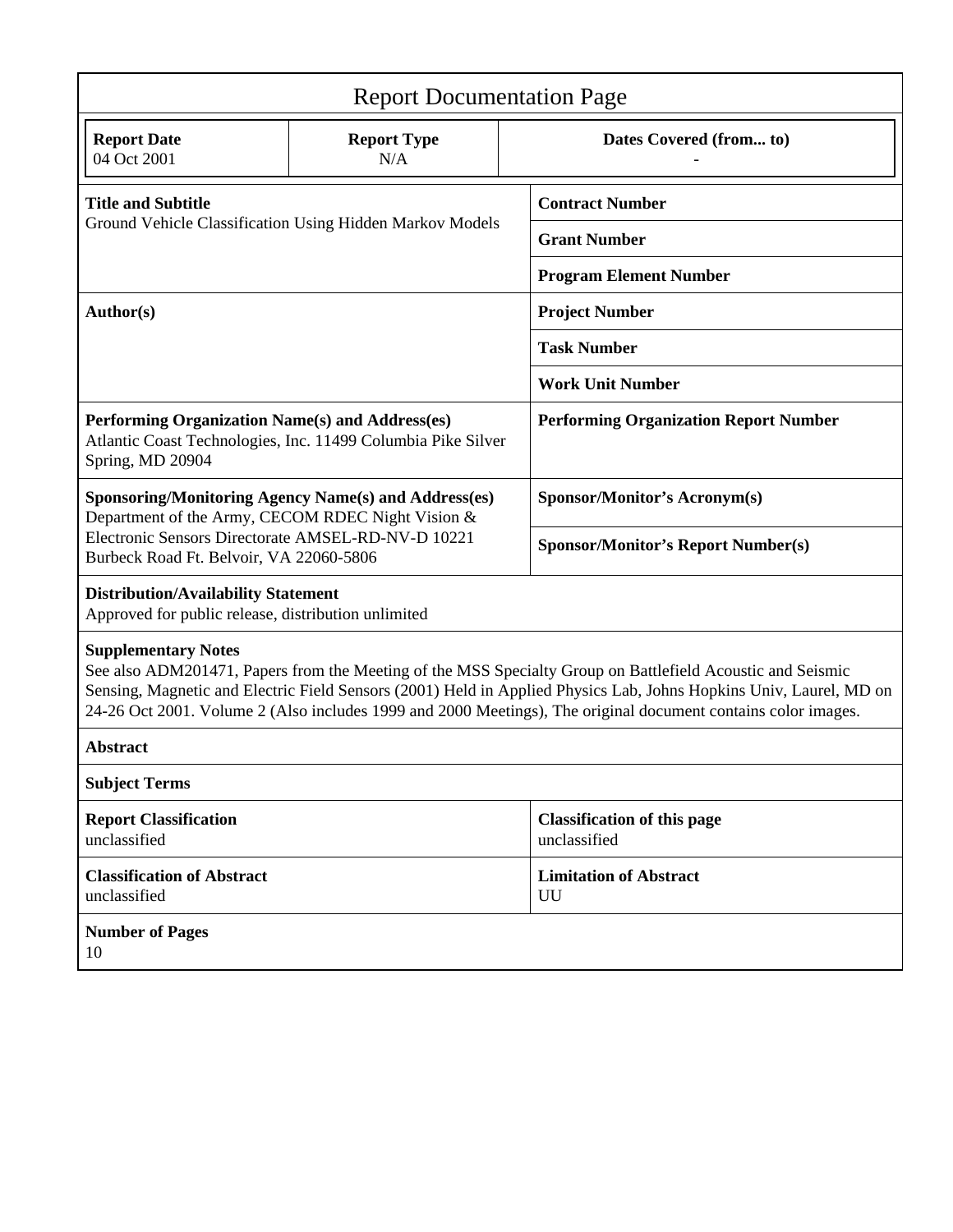vehicle. Similarly to the use of HMM's in speech recognition, we use HMM's with state pdf's that are Gaussian with non-zero means and diagonal covariances.

In this, as in many other applications, it is not the time domain signal that is modelled as an HMM. Rather, as in speech recognition, the HMM models a feature vector obtained from the time domain signal. In this work, the elements of this feature vector are cepstral coefficients. Cepstral coefficients are calculated from the inverse Fourier transform of the logarithm of a spectral estimate of the signal. They result in high performance while using a low dimensional representation of the signal.

The remainder of the paper is organized as follows. In Section 2 we discuss the properties of cepstral coefficients. In Section 3 we give some salient details of the HMM. In Section 4 we provide details of the decision rules. In Section 5 we discuss the implementation and results. In Section 6 we give some comments.

# $\overline{2}$ Cepstral coefficients

The cepstrum is an example of a homomorphic [4] signal processing technique. It is defined as the inverse discrete Fourier transform of the log of the power spectral density of the signal. The cepstral sequence  $c(n)$  corresponding to the power spectral density  $S(\omega)$  is given by

$$
c(n) = \int_{-\pi}^{\pi} \log S(\omega) e^{j\omega n} \frac{d\omega}{2\pi}.
$$
 (1)

Cepstral coefficients have a number of important properties that make them useful for classification applications.

- Spectral Change Rate Information Low order cepstral coefficients capture information about the slowly varying properties of the spectrum. This is analogous to low order spectral coefficients capturing information about the slowly varying waveform. The slowly varying components of the spectrum are often referred to as the spectral envelope.
- Gain Invariance Multiplication of the underlying signal by a constant gain will affect only the  $c(0)$  term. The feature vector can thus be made invariant to changes in gain by exclusion of this term. Gain invariance is a highly desirable property in applications where classification needs to be performed in the face of arbitrary changes in gain of the underlying signal. This occurs in ground vehicle classification as the gain of the signal depends on the distance between the vehicle and the audio senors, and is therefor highly varying.
- **Known Statistical Properties** In [5], cepstral coefficients obtained from a smoothed spectral estimate and auto-regressive spectral estimates were considered. In [6] more explicit nonasymptotic results were obtained for Gaussian signals and periodogram spectral estimate. In both cases it was shown that the asymptotic covariance of cepstral coefficients is a diagonal fixed signal independent matrix These properties justify the generally made choice of diagonal matrices for the covariances of the Gaussian mixtures in the HMM.
- **De-convolution Ability** Cepstral coefficients have a ability to de-convolve signals, and thus potentially reduce unwanted channel effects. This property is critical in ground vehicle identification since it can be used to compensate for different audio sensors of for signal reverberation. Assuming a signal  $u$  results from passing an excitation  $w$  through a linear filter with impulse response  $q$ , then

$$
u = w \otimes g \tag{2}
$$

where  $\otimes$  denotes convolution. In the frequency domain this is represented as

$$
U(\omega) = W(\omega)G(\omega) \tag{3}
$$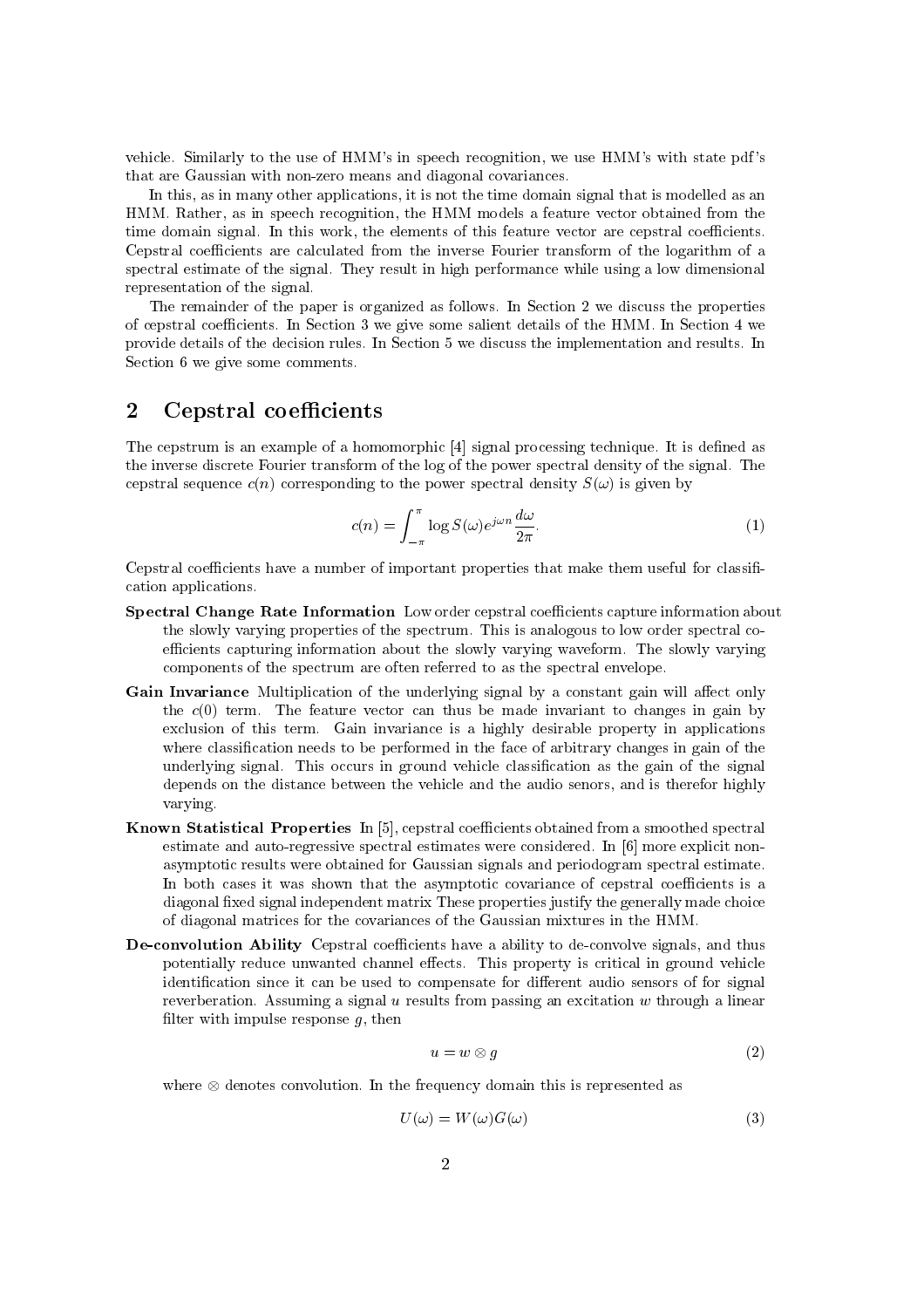

Figure 1: A two state Gaussian hidden Markov model

where  $U(\omega)$ ,  $W(\omega)$ , and  $G(\omega)$  are the Fourier transforms of u, w, and g respectively. Taking the logarithm of both sides

$$
\log U(\omega) = \log W(\omega) + \log G(\omega). \tag{4}
$$

Hence in the log frequency domain, the component due to the excitation and due to the filter are additive and they may be separated using cepstral mean subtraction [7].

Estimation of the central coefficients requires an estimate of the spectrum  $S(\omega)$ . A large amount of advice on the spectral estimation is available to guide the practitioner, see for example [8, 9]. Here we use Grenander and Rosenblatt's "window method" of spectral estimation [8, 6]. This method results in a consistent spectral estimate. The spectral estimate is obtained from the Fourier transform of a windowed auto-correlation estimate. The window used should result in a spectral estimate that is non-negative. Not all windows satisfy this property, some of them that do are listed in  $[8, 5.2.3]$ . Once a spectral estimate has been obtained, the cepstral coefficients are obtained from Fourier transform of the logarithm of the estimate. The method is more fully analyzed in [6].

# 3 Hidden Markov models

An HMM consists of a set of states each with an associated probability density function. At any given time instant, an output process is generated from a particular state. The identity of the state is not known. Intuitively, if we regard the modelled signal as consisting of a number of distinct sounds, then each state represents a statistical description of each of these sounds. With the passage of time, Markovian state transitions occur resulting in a sequence of states. These transitions are Markovian. As mentioned earlier, here we use state pdf's that are Gaussian with diagonal covariance matrices t0 represent the sequence of feature vector of cepstral coefficients.

Figure 1 shows a two state HMM with Gaussian output pdf's. The process begins in state 1 with probability  $\pi_1$  or in state 2 with probability  $\pi_2 = 1 - \pi_1$ . At each time increment, the process either stays in the same state that it was in or it changes state according to a transition probability. The state transition probability from the state at time  $t-1$ , denoted by  $s_{t-1}$ , to the state at time t,  $s_t$ , is denoted by  $a_{s_{t-1}s_t}$ . Once in the state  $s_t$ , a K-variate Gaussian process is generated with state dependent mean and covariance  $(\mu_{s_t}, R_{s_t})$ . Thus the parameter of the HMM is given by  $\lambda = (\pi, a, \mu, R)$ , where  $\pi = {\pi_{\beta}}$ ,  $a = {\alpha_{\alpha\beta}}$ ,  $\mu = {\mu_{\beta}}$ , and  $R = {R_{\beta}}$  for  $\alpha, \beta = 1, \ldots, M$  where M is the number of HMM states.

We now present the standard assumptions of the HMM. For notational convenience, we suppress the conditioning of the parameter of the HMM on the particular hypothesis, as all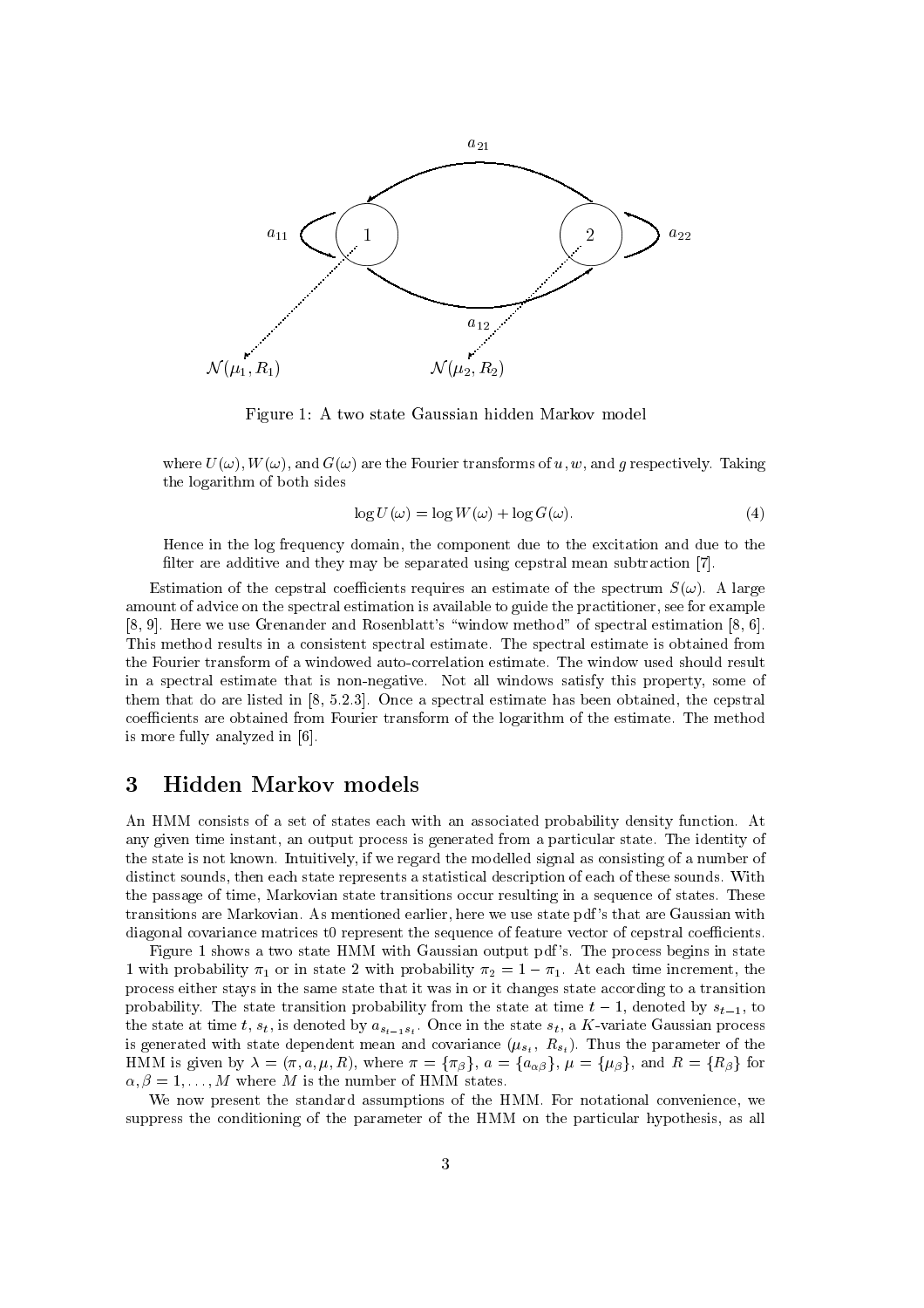hypotheses may be treated equally. Let  $y = \{y_t, t = 1, ..., T\}$ ,  $y_t \in \Re^K$ , be a sequence of vectors generated by an HMM. Let  $s = \{s_t, t = 1, ..., T\}, s_t \in \{1, ..., M\}$ , be the sequence of states that generated y. We can express the acoustic model  $p(y|\lambda)$  as

$$
p(y|\lambda) = \sum_{s \in \mathcal{S}} p(y|s, \lambda) p(s|\lambda)
$$
\n(5)

where S is the set of all possible state sequences,  $p(y|s, \lambda)$  is the pdf of y given the state sequence s, and  $p(s|\lambda)$  is the pmf of the state sequence. Using the assumption that the state transitions are first order Markovian we have

$$
p(s|\lambda) = \prod_{t=1}^{T} a_{s_ts_{t-1}} \tag{6}
$$

where  $a_{s_ts_{t-1}}$  is the transition probability from state  $s_{t-1}$  to state  $s_t$ . The observation vectors  $\{y_t\}$  are assumed to be independent of each other given the state sequence  $\{s_t\}$ . Thus

$$
p(y|s,\lambda) = \prod_{t=1}^{T} p(y_t|s_t,\lambda)
$$
\n(7)

and hence

$$
p(y|\lambda) = \sum_{s \in \mathcal{S}} \prod_{t=1}^{T} a_{s_t s_{t-1}} p(y_t | s_t, \lambda).
$$
 (8)

The parameter of the HMM is estimated from training data. A computationally efficient algorithm, due to Baum *et al* [10, 11], is available for the ML estimate of  $\lambda$ . Baum's algorithm is iterative and is an example of, what was later known as, the expectation-maximization (EM) approach [12]. Other training approaches are possible, e.g MMI, MDI, or minimizing the empirical error rate, but their implementation is significantly more complicated than the ML approach.

The estimated pdf's are subsequently used in the decision rules as if they were the true pdf's. Optimality of this approach is discussed in [3].

# $\overline{\mathbf{4}}$ **Decision Rules**

Assuming that all pdf's are explicitly known, we consider two decision rules. The first is the maximum a posteriori (MAP) rule [13]. This test is optimal in the minimum probability of error sense. The second is a list based rule due to Forney [1]. This rule is optimal in a generalized Neyman-Pearson sense. Forney's rule is used for the multi-vehicle problem as it allows a list of vehicles to be produced for a given acoustic signal.

#### $4.1$ **MAP** Rule

The MAP rule is frequently applied in classification problems. Given a signal y to be classified, the MAP rule chooses the *i*th hypothesis  $H_i$  by

$$
\max_{\{H_i\}} p(y|H_i)p(H_i) \tag{9}
$$

where  $p(y|H_i)$  is the pdf of the signal from hypothesis  $H_i$  and  $p(H_i)$  is the a priori probability of that hypothesis. The MAP rule exhaustively partitions the decision space (See Figure 2.a). into disjoint regions. This rule in suited for a situation where  $y$  resulted from a single vehicle.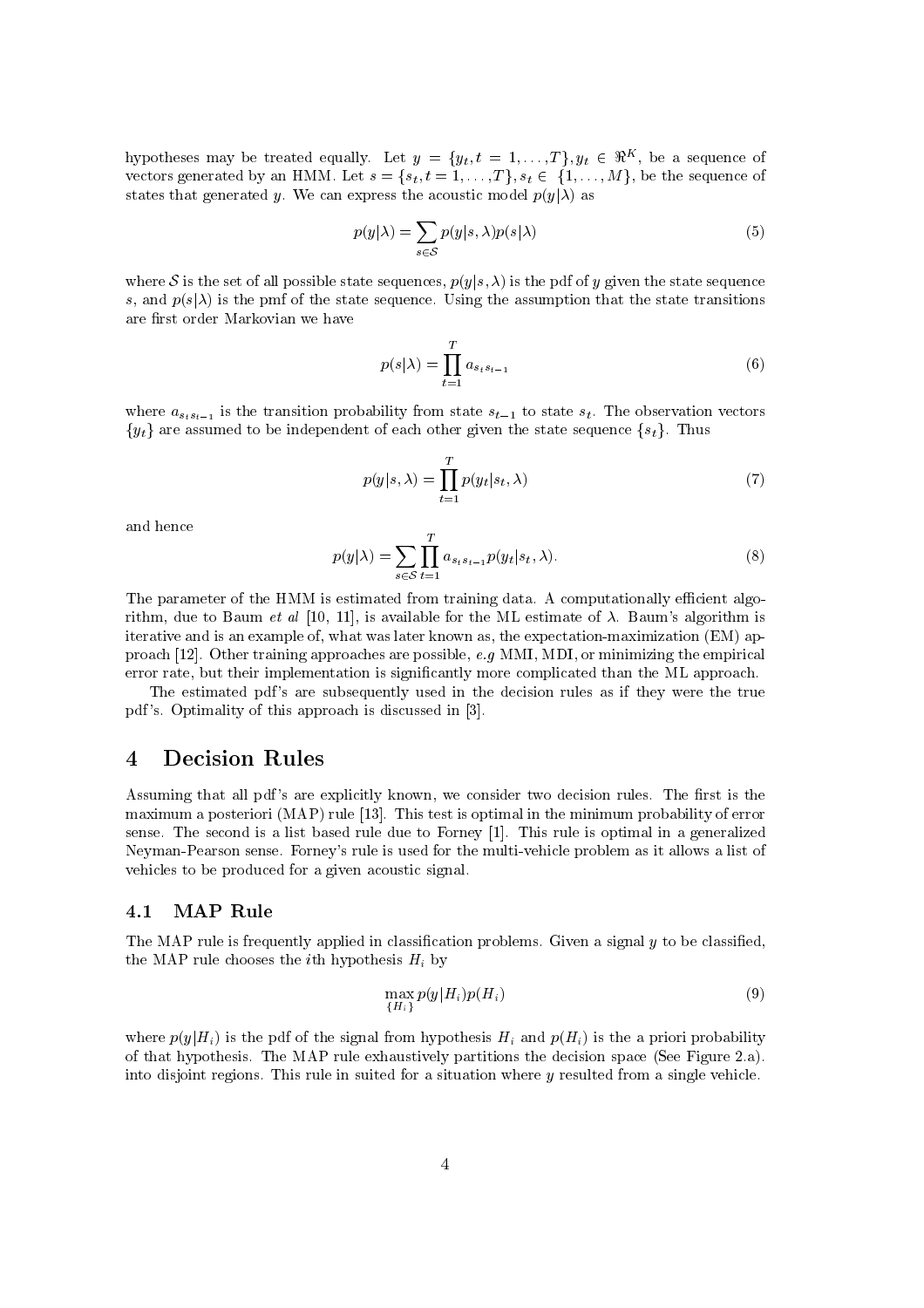#### 4.2 **List-Based Rule**

Forney's rule was originally obtained for finite-alphabet problems, but it is equally applicable to the continuous-alphabet case. Given a signal to be classified, those hypotheses with a discrimination function greater than a threshold  $\eta$  are placed on a list. If no discrimination function is greater than the threshold, no decision is made and the signal is not classified. Using a generalized Neyman-Pearson lemma, Forney derived the decision rule that maximized the probability that the correct hypothesis is on the list for a given number of hypotheses erroneously on the list. Let  $H_j$  be the hypothesis that the jth vehicle type generated the test signal. Let  $\Lambda_j(y), j = 1, \ldots, J$  be the discrimination functions and  $\Omega_j = \{y : \Lambda_j(y) > \eta\}$  be the *j*th decision region, where  $\eta$  represents a threshold. These  $\{\Omega_i\}$  are not assumed to be disjoint, see Figure 2, so more than one hypothesis can be placed on the list. Let  $\bar{N}$  equal the average



Figure 2: Decision regions in  $\mathcal{R}^2$ : (a) MAP test, (b) disjoint decision regions not covering the entire space, (c) overlapping regions not covering the entire space.

number of incorrect entries on the list and  $P_D$  equal the probability that the correct hypothesis appears on the list. We have

$$
\begin{aligned}\n\bar{N} &= \sum_{j=1}^{J} \Pr\left(H_j \text{ erroneously on the list}\right) \\
&= \sum_{j} \sum_{j' \neq j} \Pr\left(y \in \Omega_j \text{ and } H_{j'} \text{ is true}\right) \\
&= \sum_{j} \sum_{j' \neq j} p(H_{j'}) \int_{y \in \Omega_j} p(y|H_{j'}) dy \\
&\leq J - 1\n\end{aligned} \tag{10}
$$

and

$$
P_D = \sum_{j=1}^{J} \Pr(H_j \text{ correctly on the list})
$$
  
= 
$$
\sum_{j=1}^{J} \Pr(y \in \Omega_j \text{ and } H_j \text{ is true})
$$
  
= 
$$
\sum_{j=1}^{J} p(H_j) \int_{y \in \Omega_j} p(y|H_j) dy
$$
  

$$
\leq 1
$$
 (11)

In [1] a generalized Neyman-Person lemma is proved to find the decision rule that maximizes  $P_D$  for a given bound  $\delta$  on  $\overline{N}$  *i.e.* 

$$
\max_{\{\Omega_j\}} P_D \quad \text{s.t.} \quad \bar{N} \le \delta \tag{12}
$$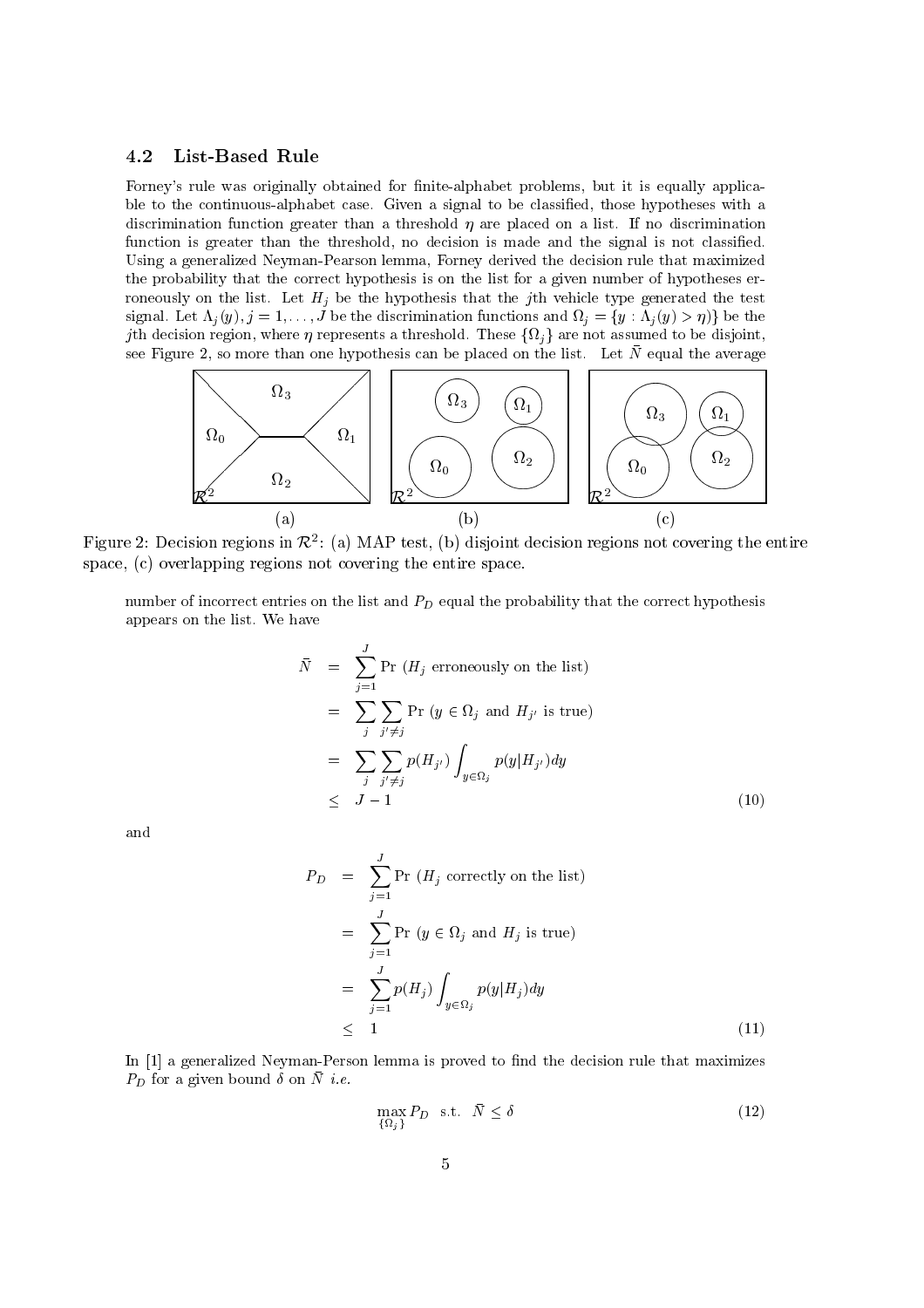This yields the following optimal discrimination function

$$
\Lambda_j(y) = \frac{1}{T} \log \frac{p(H_j)p(y|H_j)}{\sum_{j' \neq j} p(H_{j'})p(y|H_{j'})}
$$
   
  $j = 1, ..., J$  (13)

and  $H_j$  is placed on the list if the observation y satisfies  $\Lambda_j(y) > \eta$ .

The loci of  $\bar{N}$  and  $P_D$  for various thresholds produces a plot akin to the receiver operating characteristic (ROC) curve [13]. Generally, it is the empirical values of these quantities obtained from unseen test utterances that are useful as performance metrics. In Appendix A we show how to calculated empirical values given test utterances.

# $\overline{5}$ **Experimental Results**

In this section we describe the implementation and testing of a HMM based vehicle classification system. In this section we describe the data used, the calculation of the cepstral coefficients, model training and testing, and the results for single and simulated multi-vehicle experiments.

#### $5.1$ Database

The approach was tested on the US Army Research Laboratory's Acoustic-seismic Classification Identification Data Set (ACIDS) database. This database consists of various numbers of recordings from nine different vehicles. The number of recordings per vehicle varied from 7-60. The vehicles were recorded in three sperate environments: arctic, desert, and normal. The entire database was divided into two sections each consisting of approximately half of the total recordings for all nine vehicles. One section was used to train an HMM for each vehicle type and the other section was used to test the recognition performance of these models.

#### $5.2$ Preprocessing

The signal is first divided up into vectors consisting of 160 samples, which at the 1025.621 Hz sampling rate, corresponds to approximately 0.15 seconds. A spectral estimate is obtained for each vector using the "window method" of Grenander and Rosenblatt [8, 6]. In this method, a windowed autocorrelation estimate is Fourier transformed to obtain a spectral estimate. Depending on the window used, the method can ensure consistent spectral estimates are obtained. In  $[5]$ , it is shown that cepstral estimates obtained from consistent spectral estimates are themselves consistent. The biased autocorrelation estimate is obtained from the inverse fast Fourier transform (FFT) of the magnitude squared of the FFT of the vector. The autocorrelation estimate is windowed by a Parzen window of length  $K/3$ . The Parzen window is an example of a window that results in a consistent spectral estimate [8, Section 6.2]. The windowed autocorrelation sequence is FFT'ed to form an estimate of the spectrum. The cepstral coefficients are obtained from the real part of the inverse FFT of the log spectrum. The zeroth order cepstral coefficient is discarded to accomplish gain invariance while the next 30 cepstral coefficients constitute the feature vector that is modelled by the HMM.

#### $5.3$ **HMM** Implementation

For vehicle classification, the HMM is trained for a particular vehicle type using examples of audio emissions from that vehicle type. Training involves estimating the parameter of the HMM. This parameter consists of the means and covariances of the Gaussian pdf's and the state transition matrix. Once an HMM has been trained for each vehicle type, recognition of a test signal from an unknown vehicle may be performed.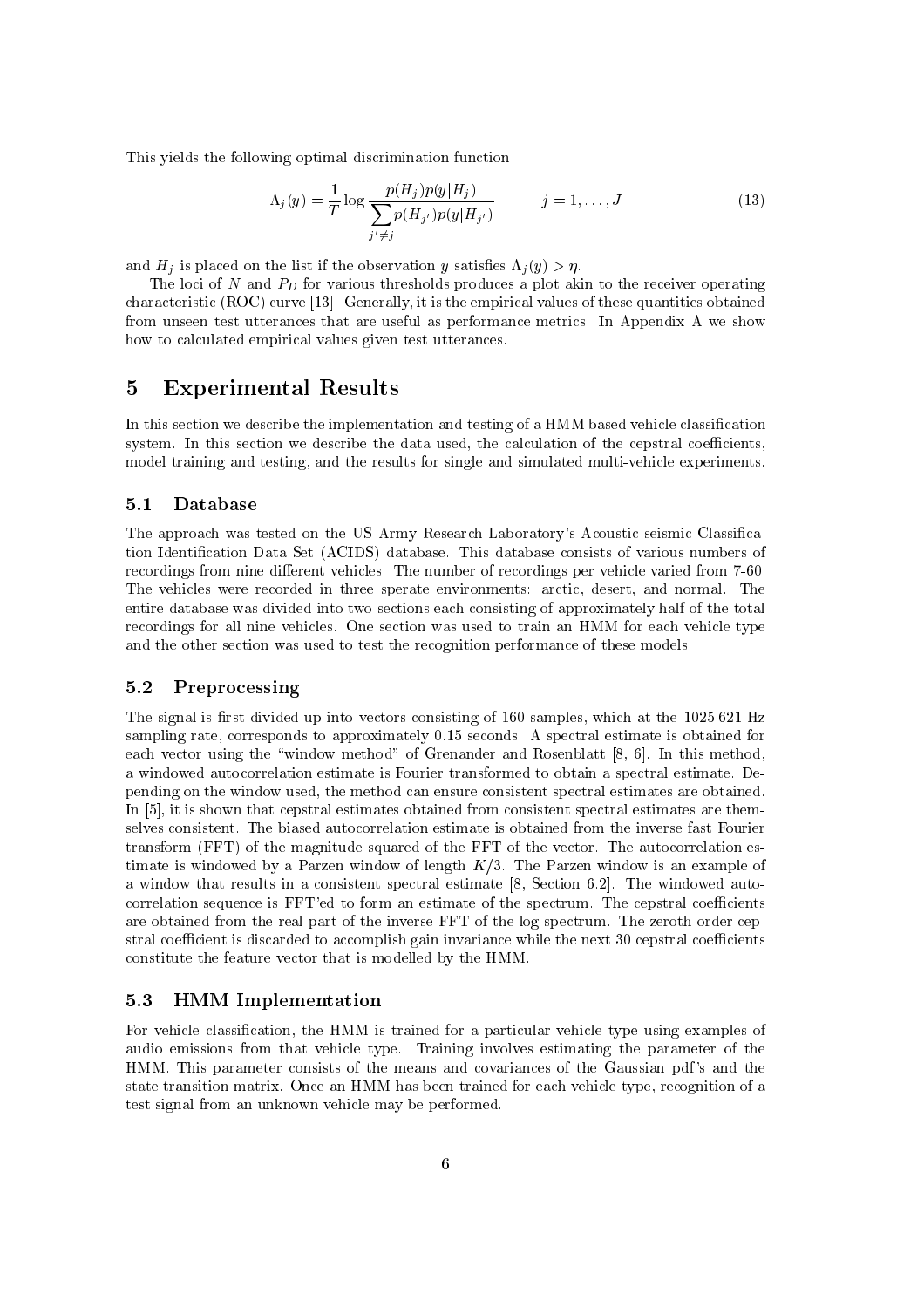All vehicles are modelled by HMM's with  $M = 8$  states. The Gaussian pdf's are non-zero mean with diagonal covariance matrices. Training of the HMM's is accomplished using a binary splitting procedure, where the number of states is doubled at each stage, until the desired number of 8 states is reached. At each stage, the parameter of the HMM is estimated using a two step procedure. In the first step, estimation is accomplished using the Baum-Viterbi algorithm  $[14]$ . In he second step, estimation is accomplished using the Baum algorithm  $[14]$ . This latter step yields a higher likelihood than assignment using the Baum-Viterbi only and may also yield a consistent parameter estimate [15]. The estimate can not be consistent if only the most likely state is used [16, 17]. Once the two steps are completed, each mixture is split into two, each with means that are slight perturbations of their parent's, and the two-step procedure repeated.

#### $5.4$ **Single Vehicle Classification**

Single vehicle classification can be performed by the MAP rule. This involves calculating the pdf of the test signal for each vehicle model. The results, in the form of a confusion matrix, appear in Figure 3. The correct classification rate, defined as the number of test signals correctly classified divided by the total number of test signals, is over 96%, which clearly demonstrate the capacity of the HMM to discriminate between ground vehicle types.



Figure 3: Ground Vehicle Confusion Matrix

#### **Simulated Multiple Vehicle Classification**  $5.5$

In real applications, ground vehicle classification systems must contend with more difficult situations than the single vehicle case represented in the experiment above. For example, sensors may record convoys consisting of an unknown number of vehicles of unknown types travelling in close proximity. A reasonable assumption in this situation is that signals from the vehicles are additive and independent, *i.e.* the emissions from one vehicle would not be affected by the emissions from any neighboring vehicles. In order to mimic these conditions, we synthesized recordings of multi-vehicle conveys by adding single vehicle emissions from the ACIDS database. For each recording in the testing section of the database, a recording from a different randomly chosen type of vehicle was added to the first recording. This combined signal was then presented to the same HMM classifier used previously.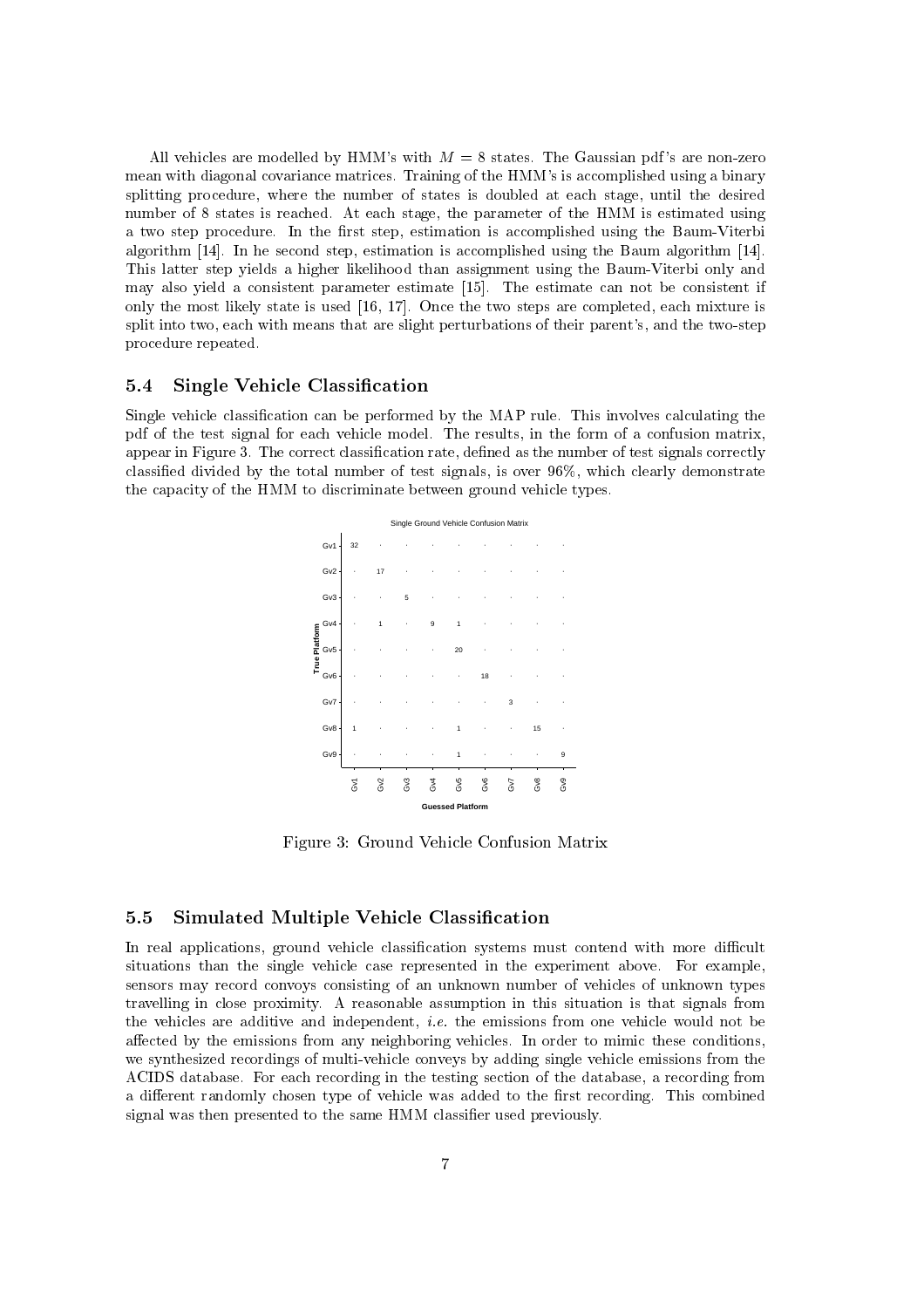

Figure 4: Ground Vehicle ROC curve for single and simulated multi-vehicle classification

For multi-vehicle classification, confusion matrices are an unwieldy way to present the results. For example, for two vehicles, the dimension of the confusion matrix is given by the number of possible ways to choose 2 vehicles from 10, *i.e.* 45. Here we present the results in the form of a multi-hypothesis receiver operating characteristic (ROC) curve discussed in section 13. Figure 4 shows the 2 vehicle ROC curve and for comparison, the single vehicle ROC curve is also shown. The curves demonstrate that the HMM classifier has the capacity to successfully identify two ground vehicles in the one recording, albeit with a significant decrease in performance compared to the single vehicle case. Reducing this performance gap is a primary aim of future work.

# 6 Comments

In the above experiment HMM's designed for single vehicles were used without modification in recognizing multiple vehicles. Improvements in performance would be expected using models representing multiple vehicles. These composite models may be obtained from single vehicle HMM's assuming the feature vectors are additive and statistically independent. Cepstral feature vectors do not have these properties. Feature vectors having these properties are those that model directly the time domain signal and those that model in the spectral domain. Future work will involve applying these representations to the problem.

As mentioned earlier, the signal, when multiple vehicles are present, is given by a superposition of individual vehicle signals. Estimating the number of individual signals in the recorded signal is an example of an order estimation problem. This same problem arises in various applications, for example, in estimating the number of harmonic components in a periodic signal or estimating the number of states in a hidden Markov model. Order estimation is a notoriously difficult estimation problem. Several well-established techniques applicable to certain situations are known. The general approach is to estimate the order that maximizes a penalized likelihood function of the recorded signal. The penalized likelihood function comprises the sum of the signal likelihood function for a given hypothesized order, and an additive penalty term for that order. The penalty term prevents overestimation of the order. We intend to implement and test vehicle counting via order estimation using various penalty terms including, but not necessarily limited to, the Bayesian information criterion (BIC) penalty term and the Akaike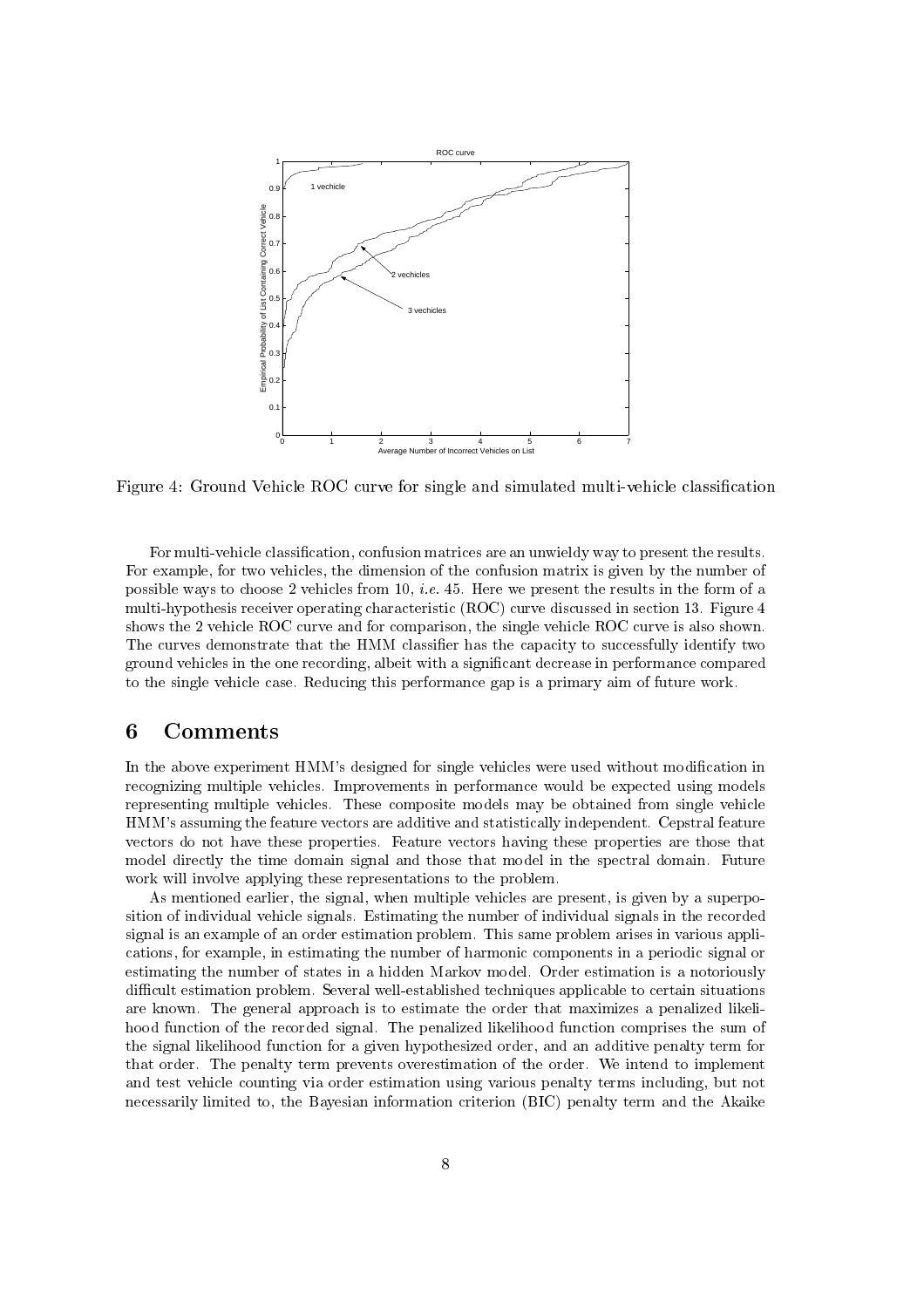information criterion (AIC) penalty term.

# **Empirical ROC curves**  $\bf{A}$

The x and y axes of the ROC curve are given by the values  $\bar{N}$  and  $P_D$  respectively. In this appendix we show how to calculate these quantities empirically from test data. The dependency of these quantities on the threshold  $\eta$  is made explicit. Re-writing the expression for  $\bar{N}$  we have

$$
\bar{N}(\eta) = \sum_{j=1}^{J} \sum_{\substack{j'=1 \\ j' \neq j}}^{J} p(H_{j'}) \int \chi(\Lambda_j(y) > \eta) p(y|H_{j'}) dy
$$
\n(14)

where

$$
\chi(\Lambda_j(y) > \eta) = \begin{cases} 1 \text{ if } \Lambda_j(y) > \eta \\ 0 \text{ otherwise} \end{cases}
$$
 (15)

The quantities  $p(y|H_{i'})$  and  $p(H_{i'})$  are approximated by their empirical values from the testing set

$$
p(y|H_{j'}) \approx \frac{1}{N_{j'}} \sum_{n=1}^{N_{j'}} \delta(y - q_n^{(j')})
$$
  

$$
p(H_{j'}) \approx \frac{N_{j'}}{\sum_{j=1}^{J} N_j}
$$
 (16)

where  $q_n^{(j')}$  is the *n*th out of  $N_{j'}$  testing signals from the j' hypothesis and  $\delta(\cdot)$  is the Kronecker delta function. Substituting these values yields

$$
\bar{N}(\eta) \approx \frac{1}{\sum_{j=0}^{J} N_j} \sum_{j=1}^{J} \sum_{\substack{j'=1 \ j \neq j}}^{J} \sum_{n=1}^{N_{j'}} \chi(\Lambda_j(q_n^{(j')}) > \eta) \tag{17}
$$

Thus the empirical value of  $\overline{N}$  for a given threshold is obtained by counting the number of times each signal in the test set appears in an incorrect decision region, and dividing by the total number of signals. Proceeding in a similar manner for  $P_D(\eta)$  yields

$$
P_D(\eta) \approx \frac{1}{\sum_{j=1}^J N_j} \sum_{j=1}^J \sum_{n=1}^{N_j} \chi(\Lambda_j(q_n^{(j)}) > \eta)
$$
\n(18)

*i.e.* for a given threshold, count the number of signals that lie in their correct decision region, and divide by the total number of signals.

# References

- [1] G. D. Forney, "Exponential error bounds for erasure, list, and decision feedback schemes," IEEE Trans. on Information Theory, vol. 14, no. 2, pp. 2062–20, Mar. 1968.
- [2] Y. Ephraim, "Statistical model based speech enhancement systems," Proceedings of the IEEE, vol. 80, no. 10, pp. 1526-1555, Oct. 1992.
- [3] N. Merhav and Y. Ephraim, "A Bayesian classification approach with application to speech recognition," IEEE Trans. on Speech and Audio Processing, vol. 39, pp. 2157-2166, Oct. 1991.